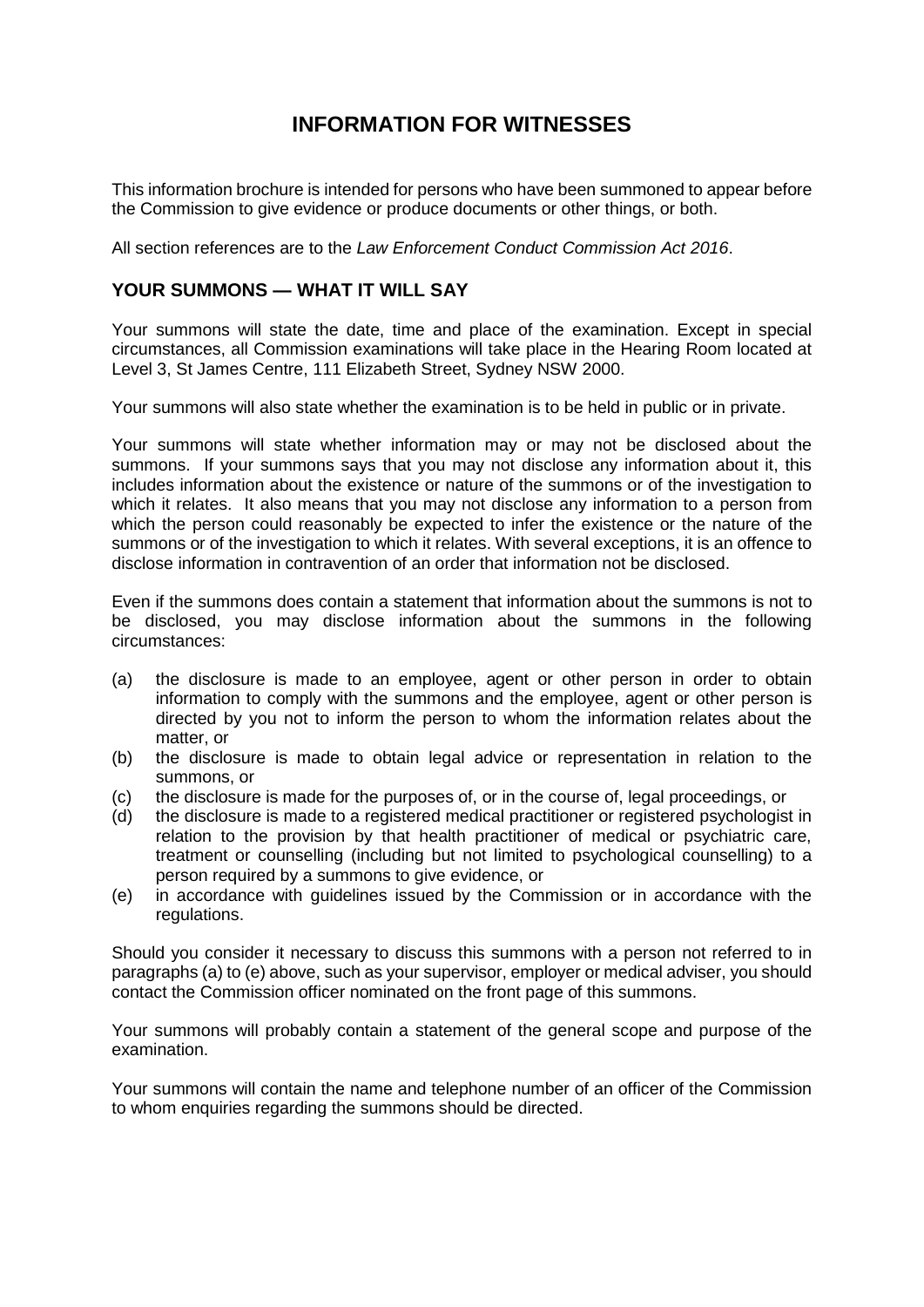# **YOU MUST COMPLY WITH YOUR SUMMONS**

You must appear at the time and date specified on the summons. You must also re-appear before the Commission from day to day, unless you are excused from attendance or until you are released from further attendance by the Commissioner presiding at the examination.

If you fail to attend before the Commission at the time and place named in the summons and you offer no reasonable excuse to the satisfaction of the Commissioner for the failure to attend, you may be arrested and brought before the Commission.

It is possible that you may not be required to attend on the actual date specified. To reduce the inconvenience that the summons may occasion to you, you may wish to contact the officer named on the summons prior to the date specified for you to appear in order to confirm when and on what day your appearance is required. **You must attend** at the date and time specified in this summons unless you are advised not to attend by the relevant Commission officer.

If your summons requires the production of documents or other things, you must bring the documents or things with you when you answer the summons.

# **AT THE EXAMINATION**

Having appeared at the Commission in answer to your summons, you will be called to the witness box and asked to swear an oath or affirm that the evidence you will give will be the truth. You must either be sworn or make an affirmation. If you refuse, without reasonable excuse, to be sworn or to make an affirmation, you may be guilty of an offence.

The examination will be presided over by the Commissioner or Assistant Commissioner appointed for the purpose of conducting the examination.

After swearing the oath or making an affirmation that you will tell the truth, you will be informed by the examining Commissioner that you may object to giving an answer or producing a document. You are not, however, entitled to refuse to answer any question relevant to the Commission's investigation which is put to you by the Commissioner or other person presiding at the examination. You are also not entitled to refuse to produce any document or other thing in your custody or control that the summons or the examining Commissioner requires you to produce.

You will be informed by the examining Commissioner that if you wish to object to each and every question or demand for production, a declaration may be made that any answer given, or document or other thing produced, by you as a witness at the examination is not admissible in evidence against you in civil or criminal proceedings. This declaration can be made in respect of all or any classes of answers given by you or all or any classes of documents or other things produced by you. If such a declaration is made, then all answers given or documents or other things produced will be regarded as having been given on objection. You will then be asked whether you wish to give any of your answers or produce any documents or other things on objection.

Even if a declaration is made that all answers given, or documents or other things produced, are given on objection, your answers and documents and other things produced may be admissible in the following proceedings and circumstances:

- (a) disciplinary proceedings;
- (b) proceedings for an offence against the *Law Enforcement Conduct Commission Act 2016*;
- (c) proceedings for contempt under the *Law Enforcement Conduct Commission Act 2016*,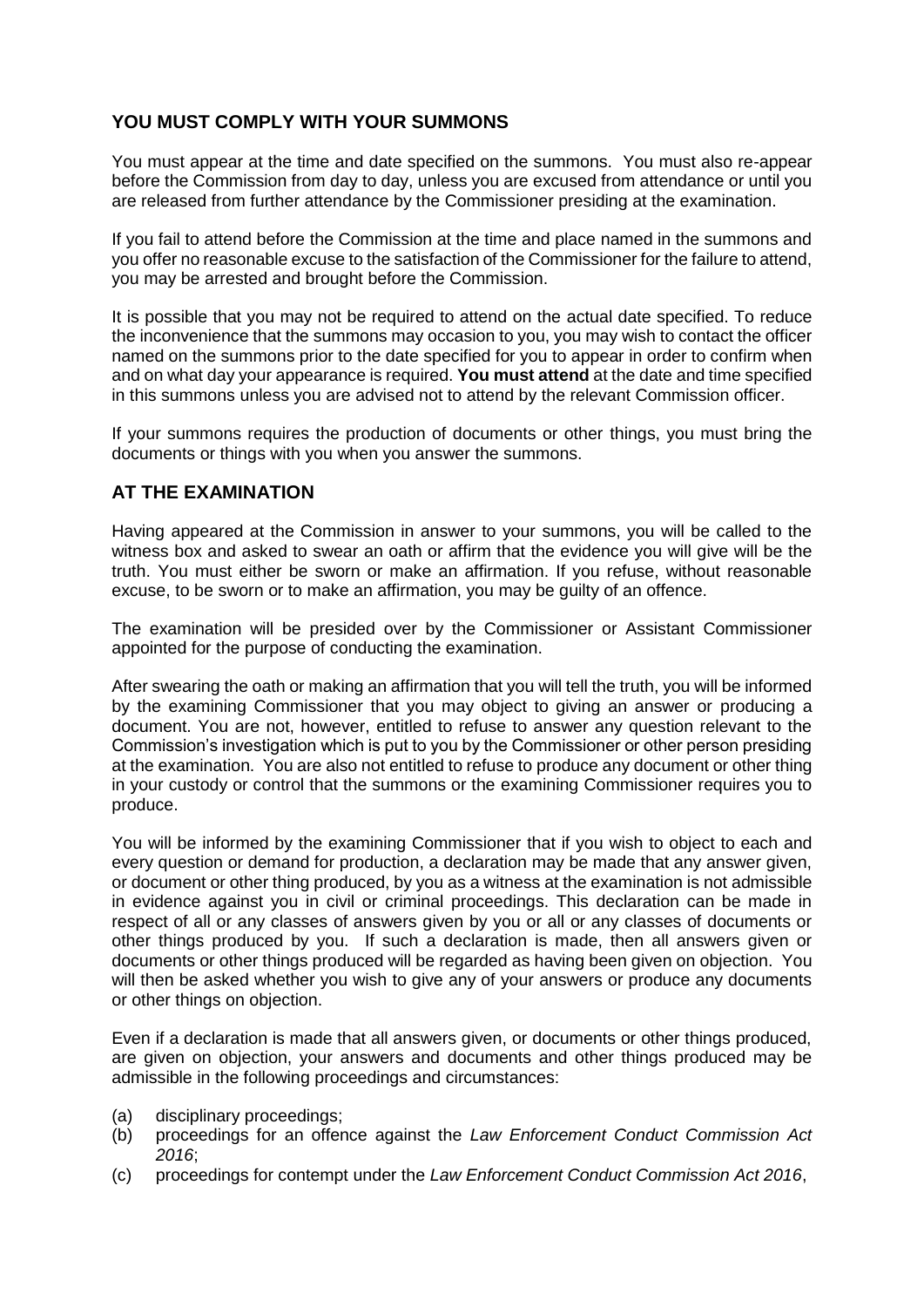- (d) deciding whether to make an order under section 173 (reviewable and non-reviewable disciplinary actions) or 181D (removal for loss of confidence of the Commissioner of Police) of the *Police Act 1990*,
- (e) deciding whether to make an order under section 183A of the *Police Act 1990* (and is admissible in any proceedings under Division 2A of Part 9 of that Act with respect to such an order),
- (f) deciding whether to take action under section 69 or 70 of the *Government Sector Employment Act 2013*, and
- (g) for the purposes of the Director of Public Prosecutions providing advice about the commencement of proceedings against particular persons for criminal offences against laws of the State.

You are not excused from answering any question or producing any document or other thing on the ground that the answer or production may incriminate or tend to incriminate you. You are also not excused from answering any question or producing any document or other thing by seeking to rely on any other ground of privilege or on the ground of a duty of secrecy or other restriction on disclosure, or any other ground. The one exception is where the answer to the question would disclose, or the document or other thing contains, a privileged communication passing between a legal practitioner (in his or her capacity as a legal practitioner) and you where the communication was for the purpose of providing or receiving legal professional services in relation to your appearance, or reasonably anticipated appearance, at an examination before the Commission. Further information about your rights to legal representation is set out below.

In the event that you wish to raise a claim for privilege, the procedures set out below shall apply.

- 1. Information the subject of the claim should be placed into a sealed envelope and the envelope marked with the words, "Response to Notice No X of 20XX - Claim for Privilege". The documents or other things the subject of the claim should be accompanied by:
	- (a) a list identifying the documents or other things the subject of the claim;
	- (b) a written application that the Summons, or part thereof, be set aside on the ground of privilege, and
	- (c) a statutory declaration made by you in support of the claim for privilege, setting out particulars of the grounds of the claim.
- 2. The claim shall be determined by the issuing Commissioner (or another Commissioner if the issuing Commissioner is not available). In so far as the claim may be determined without examination of the documents or other things, the Commission undertakes to retain the documents or other things undisturbed in the sealed envelope.
- 3. If it appears to the Commission that you have a ground of privilege as prescribed in the Act and it does not appear to the Commission that you consent to compliance with the requirement to produce, the documents or other things will be returned without being further inspected by the Commission.
- 4. If, upon an examination of the information by the Commission, it does not appear to the Commission that you have a ground of privilege and you have not consented to compliance with the requirement to produce, then at the hearing an opportunity will be given for you to be heard as to why the claim for privilege should not be dismissed. You may be legally represented during this process.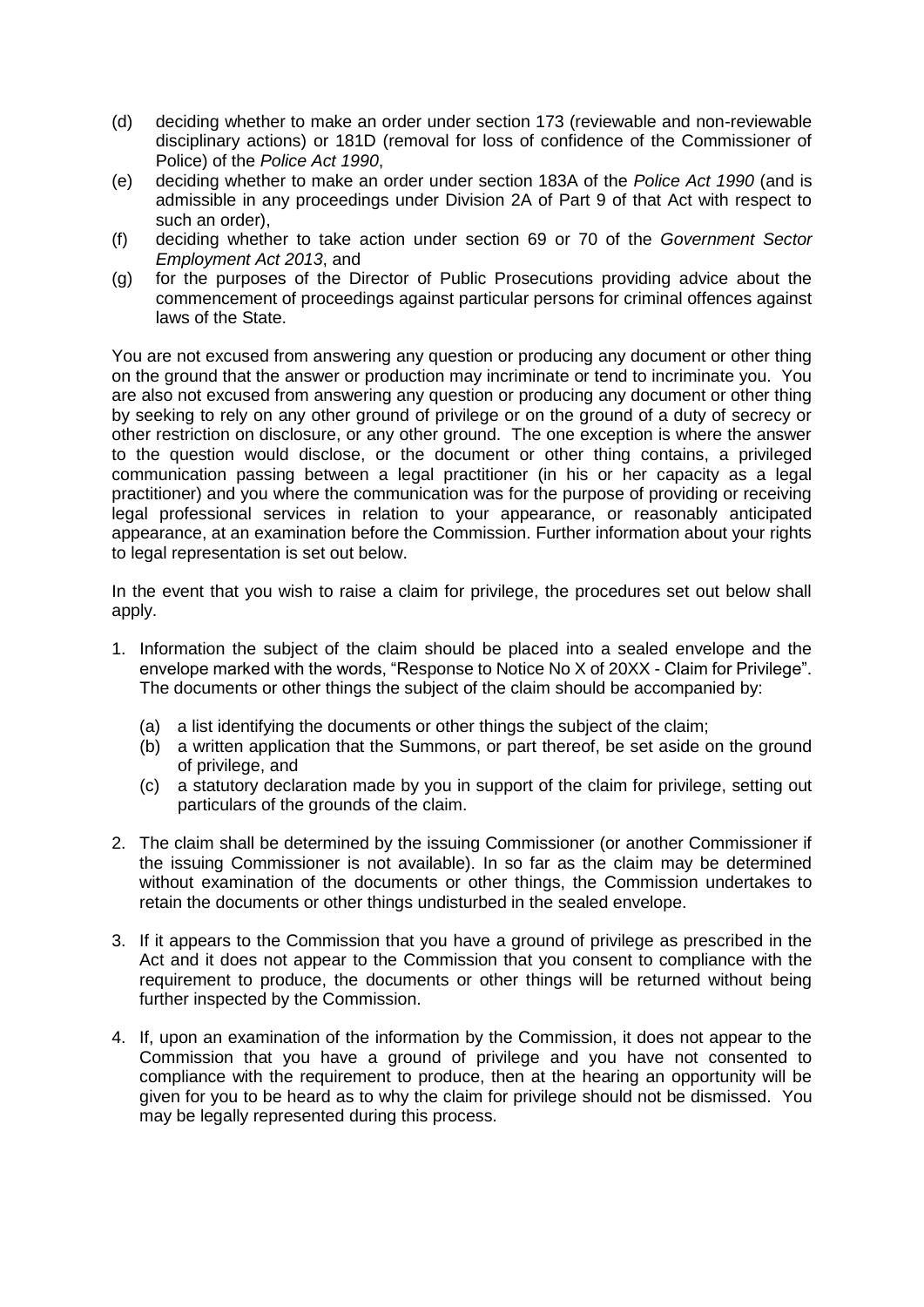# **OFFENCES**

### **Offences By Witnesses**

### *Failure to Attend Etc*

If you fail, without reasonable excuse,

- (a) to attend before the Commission in accordance with your summons, or
- (b) to be sworn or make an affirmation, or
- (c) to answer any question relevant to an investigation put to you by the Commissioner or person presiding at the examination, or
- (d) to produce any document or other thing in your custody or control that the summons or the person presiding requires you to produce,

you will be guilty of a summary offence, the maximum penalty for which is 20 penalty units (\$2,200 for individuals or \$4,400 for corporations) or imprisonment for 2 years, or both. You will also be in contempt of the Commission. There is no maximum penalty for an offence of contempt.

#### *False or Misleading Evidence*

You will be guilty of an indictable offence if you give evidence at an examination before the Commission that is, to your knowledge, false or misleading in a material particular. The maximum penalty for this offence is 200 penalty units (\$22,000 for individuals or \$44,000 for corporations) or imprisonment for 5 years, or both.

#### *Offences Relating to Documents or Other Things*

A person will be guilty of an indictable offence if, knowing that any document or other thing is or may be required in connection with an investigation, wilfully destroys it or renders it incapable of identification or, in the case of a document, renders it illegible, indecipherable or unusable, with intent to prevent it from being used or connection with the investigation. The maximum penalty is 100 penalty units (\$11,000 for individuals or \$22,000 for corporations) or imprisonment for 2 years, or both.

A person will be guilty of an indictable offence if the person, with intent to delay or obstruct the carrying out by the Commission of an investigation:

- (a) destroys or alters any document or other thing relating to the subject-matter of the investigation, or
- (b) sends or attempts to send, or conspires with any other person to send, out of New South Wales any such document or other thing, or any property of any description belonging to or in the disposition of or under the control of any person whose affairs are the subjectmatter of the examination or other investigation.

The maximum penalty for this offence is 200 penalty units (\$22,000 for individuals or \$44,000 for corporations) or imprisonment for 5 years, or both.

A person will be guilty of an indictable offence if the person, with intent to delay or obstruct the carrying out by the Commission of any investigation, or with intent to mislead the Commission, fabricates any document or other thing which is later produced in evidence to the Commission. The maximum penalty for this offence is 200 penalty units (\$22,000 for individuals or \$44,000 for corporations) or imprisonment for 5 years, or both.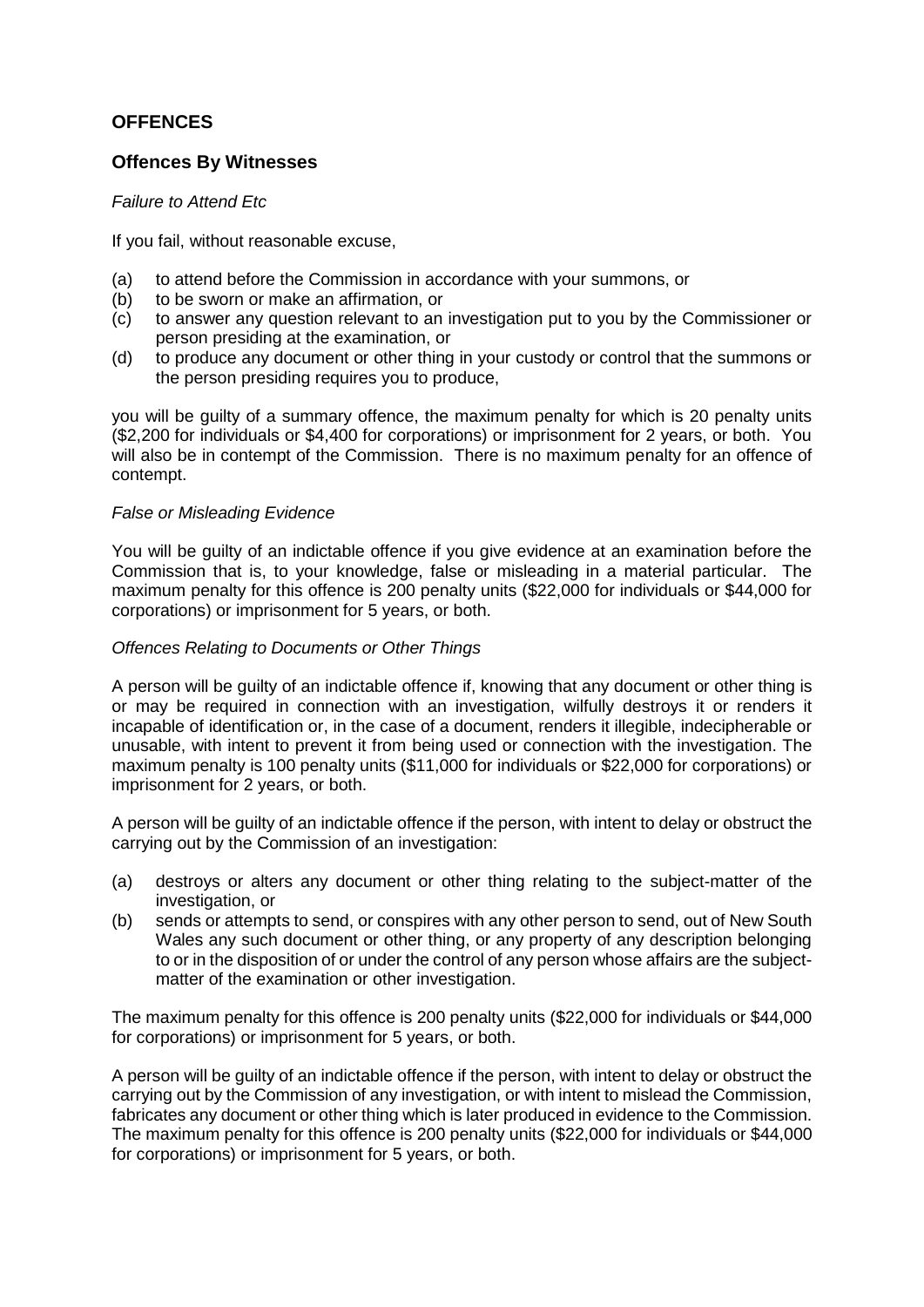# **Offences Against Witnesses**

#### *Procuring False Testimony by Witness*

Any person who procures or causes or attempts or conspires to procure or cause the giving of false testimony at an examination before the Commission, or in purported compliance with a notice served on any person under section 54 of the Act, procures or causes or attempts or conspires to procure or cause the furnishing of information that is, to the knowledge of the person so served, false or misleading in a material particular, is guilty of an indictable offence, the maximum penalty for which is 200 penalty units (\$22,000 for individuals or \$44,000 for corporations) or imprisonment for 5 years, or both.

#### *Bribery of Witness*

A person who:

- (a) gives, confers or procures, or promises to give or confer, or to procure or attempt to procure, any property or benefit of any kind to, on or for any person, on any agreement or understanding that any person called or to be called as a witness before the Commission will give false testimony or withhold true testimony, or
- (b) attempts by any means to induce a person called or to be called before the Commission to give false testimony or to withhold true testimony, or
- (c) asks, receives or obtains, or agrees or attempts to receive or obtain, any property or benefit of any kind for himself or herself, or for any other person, on any agreement or understanding that any person will as a witness before the Commission give false testimony or withhold true testimony,

is guilty of an indictable offence, the maximum penalty for which is 200 penalty units (\$22,000 for individuals or \$44,000 for corporations) or imprisonment for 5 years, or both.

### *Fraud on Witness*

A person who practises any fraud or deceit on, or knowingly makes or exhibits any false statement, representation or writing to, any person called or to be called as a witness before the Commission with intent to affect the testimony of that person as a witness, or any person required to comply with a production requirement with intent to affect that person's compliance with the requirement, is guilty of an indictable offence. The maximum penalty for this offence is 200 penalty units (\$22,000 for individuals or \$44,000 for corporations) or imprisonment for 5 years, or both.

#### *Preventing Witness From Attending and Threats to Witnesses*

### A person who:

- (a) wilfully prevents or wilfully endeavours to prevent any person who has been summoned to attend as a witness before the Commission from attending as a witness or from producing anything in evidence pursuant to a summons to attend, or
- (b) threatens to do or cause, or does or causes, any injury or detriment to any person intending to influence a person summoned as a witness before the Commission to give false testimony or to withhold true testimony or to not attend as a witness or not produce anything in evidence pursuant to a summons to attend,

is guilty of an indictable offence. The maximum penalty for this offence is 200 penalty units (\$22,000 for individuals or \$44,000 for corporations) or imprisonment for 5 years, or both.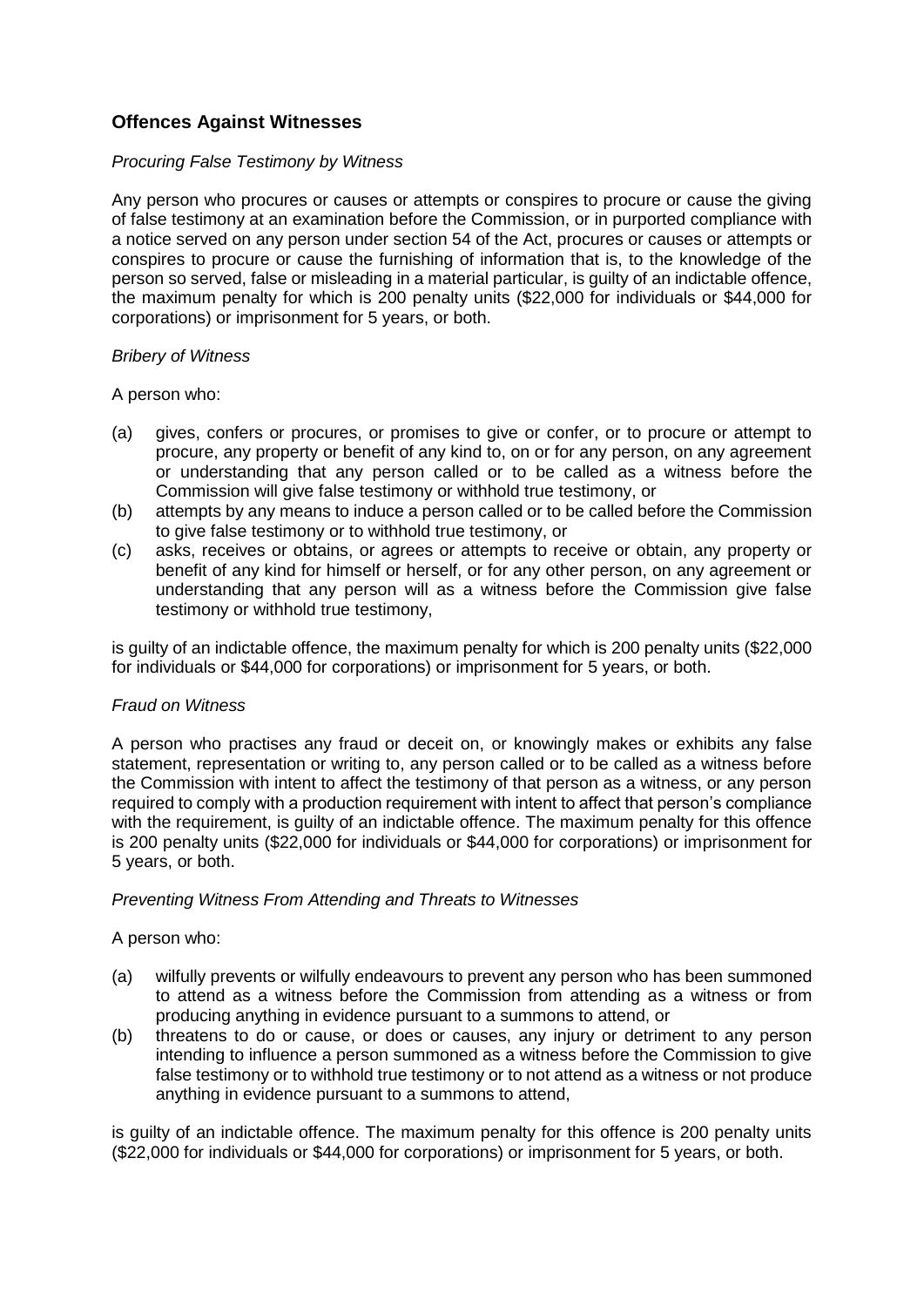#### *Injury to Witness or Person Assisting the Commission*

A person who uses, causes, inflicts or procures any violence, punishment, damage, loss or disadvantage to any person for or on account of:

- (a) his or her assisting the Commission or an examining Commissioner, or
- (b) any evidence given by him or her before an examining Commissioner,

is guilty of an indictable offence. The maximum penalty for this offence is 200 penalty units (\$22,000 for individuals or \$44,000 for corporations) or imprisonment for 5 years, or both.

The reference to a person assisting the Commission includes reference to a person who has appeared, is appearing or is to appear as a witness before the Commission.

#### *Dismissal of Witness, or Person Assisting Commission, by Employer*

An employer who dismisses any employee from his or her employment, or prejudices any employee in his or her employment, for or on account of the employee assisting the Commission or an examining Commissioner is guilty of an indictable offence. The maximum penalty for this offence is 200 penalty units (\$22,000 for individuals or \$44,000 for corporations) or imprisonment for 5 years, or both.

The reference to a person assisting the Commission includes reference to a person who has appeared, is appearing or is to appear as a witness before the Commission.

### **YOUR PROTECTION**

If you have appeared, are appearing or are due to appear before the Commission to given evidence or to produce a document or other thing and, because of this, you have concerns for your safety or the safety of any other person or you or another person is being subject to intimidation or harassment, you should notify the Commission immediately. The Commission can make arrangements for your protection and the protection of other persons. In some circumstances, the Commission can also make orders to help facilitate these arrangements.

### **LEGAL REPRESENTATION**

Questions regarding access to free legal advice and representation should be directed to:

Inquests, Inquiries and Representation Department of Communities and Justice, Legal Level 4 West Henry Deane Building 20 Lee Street Sydney NSW 2000

Telephone: (02) 8346 1488 Facsimile: (02) 8346 1804 Email: enquiries\_generalcounsel@justice.nsw.gov.au http://www.justice.nsw.gov.au/lsb/Pages/lsb-about-us.aspx

Your legal representative does not have an automatic right of appearance at the Commission. However, a legal practitioner who acts for a person giving evidence at the Commission is entitled to make application to legally represent that person at the examination. In most cases, such applications will be granted. The Commission reserves the right to decline an application